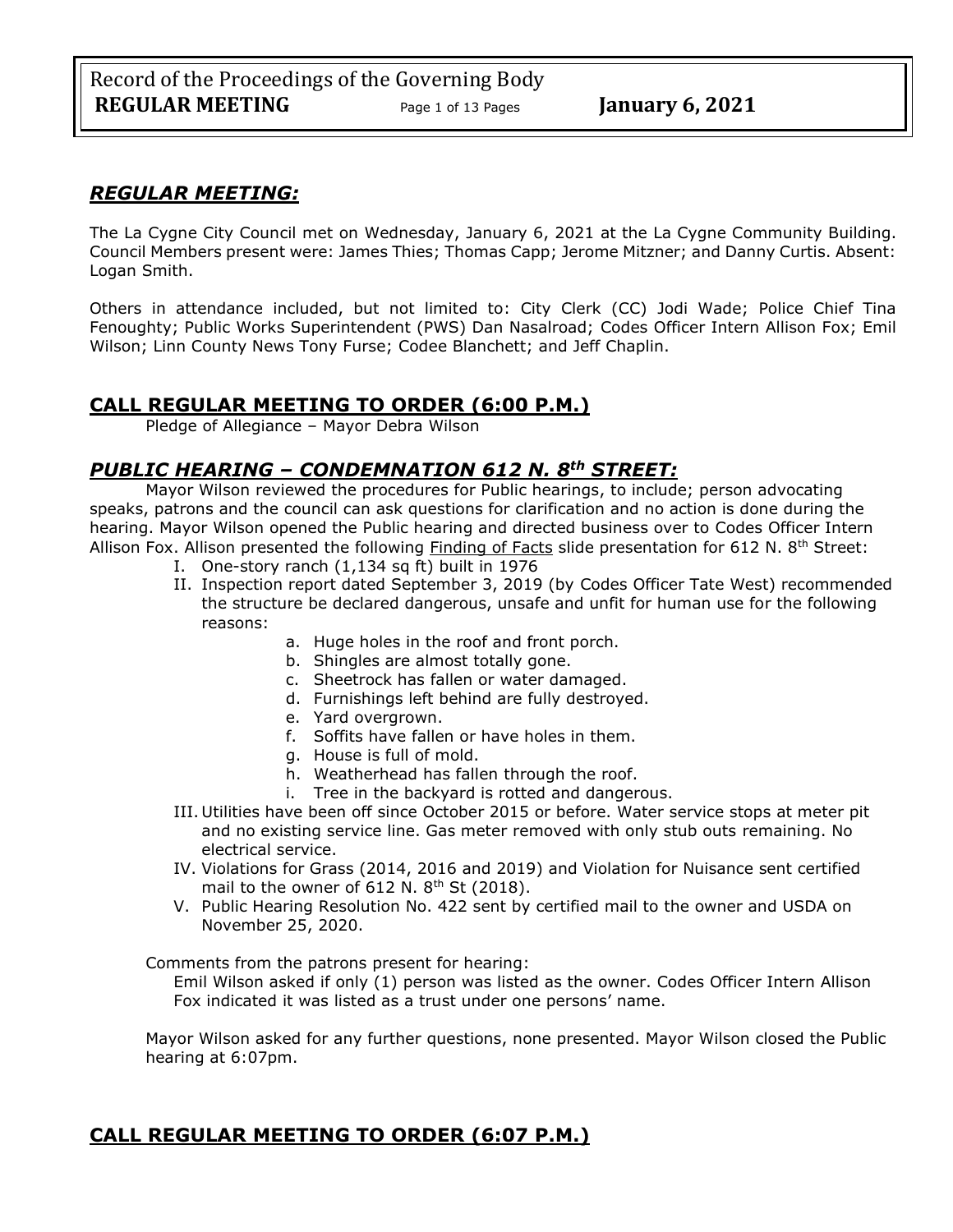### ❖ *Motion*

**Council Member Curtis motioned to resolve the Finding of Facts by condemning the house located at 612 N. 8th St and sending a certified letter to the owner, Helen Perkins, of 612 N. 8th St, giving her 60-days from the date the letter is sent to demolish the house. Owner must contact the City Council if unable to complete within designated time to ask for an extension. Motion seconded by Council Member Mitzner, voted on, passed 4-0.**

# *MAYOR COMMENTS:*

- a] Mayor Wilson wished the patrons and City a happy New Years!
- b] Mayor Wilson read the following 2020 Mayor's annual report:

2020 was an unusual and eventful year. As Mayor, I began my term with a whimper instead of a bang and came down with influenza B and stayed home to swear in over the phone. That set the tone for much of our year it seems because by March the COVID-19 pandemic had arrived and we were dealing with a bigger health crisis throughout the country.

**COVID -** By March – the pandemic hit – we had to cancel one meeting on March 18<sup>th</sup> but by March  $27<sup>th</sup>$  we went live video with an admittedly rough meeting and by the next meeting we had most of the bugs worked out for video streaming and were able to meet our open meeting requirements and keep our people safe. Peoples Telecom, helped out by donating to us the ability to host enough people on a conference call from city hall to accommodate our needs until we could meet in person with some safety guidelines in place.

Here are some highlights of actions and responses to the Pandemic within our city:

- First, we locked the city hall doors and restricted access to limit exposure while maintaining all services.
- We had daily contact with emergency management to ensure we were following all guidelines and communicating those out to citizens and businesses.
- Made phone calls and in person visits to most of the businesses in town to make sure they were aware of guidelines
- Converted the Community center to Government use only  $-$  City meetings and voting.
- Other changes were:
	- o The pool remained closed for 2020.
	- o Some of the park facilities and equipment were closed for a period of time.
	- o There was an early out for school.
	- o The usual graduation ceremonies were postponed.
	- o Prom was postponed.
	- o No Swanfest for 2020.
	- $\circ$  Blast in the park was modified to a public firework display on July 11<sup>th</sup>

But our responses to the crisis in many ways made us all proud

 $\circ$  Senior and Kids meals - provided daily by volunteers at the library. Donations were accepted but these meals were provided with no expectation or promised funds and were no cost to the people getting the meals. Many people helped make this happen but Retia and Greg Grant along with the library staff and other volunteers spearheaded this project and together they made such a difference.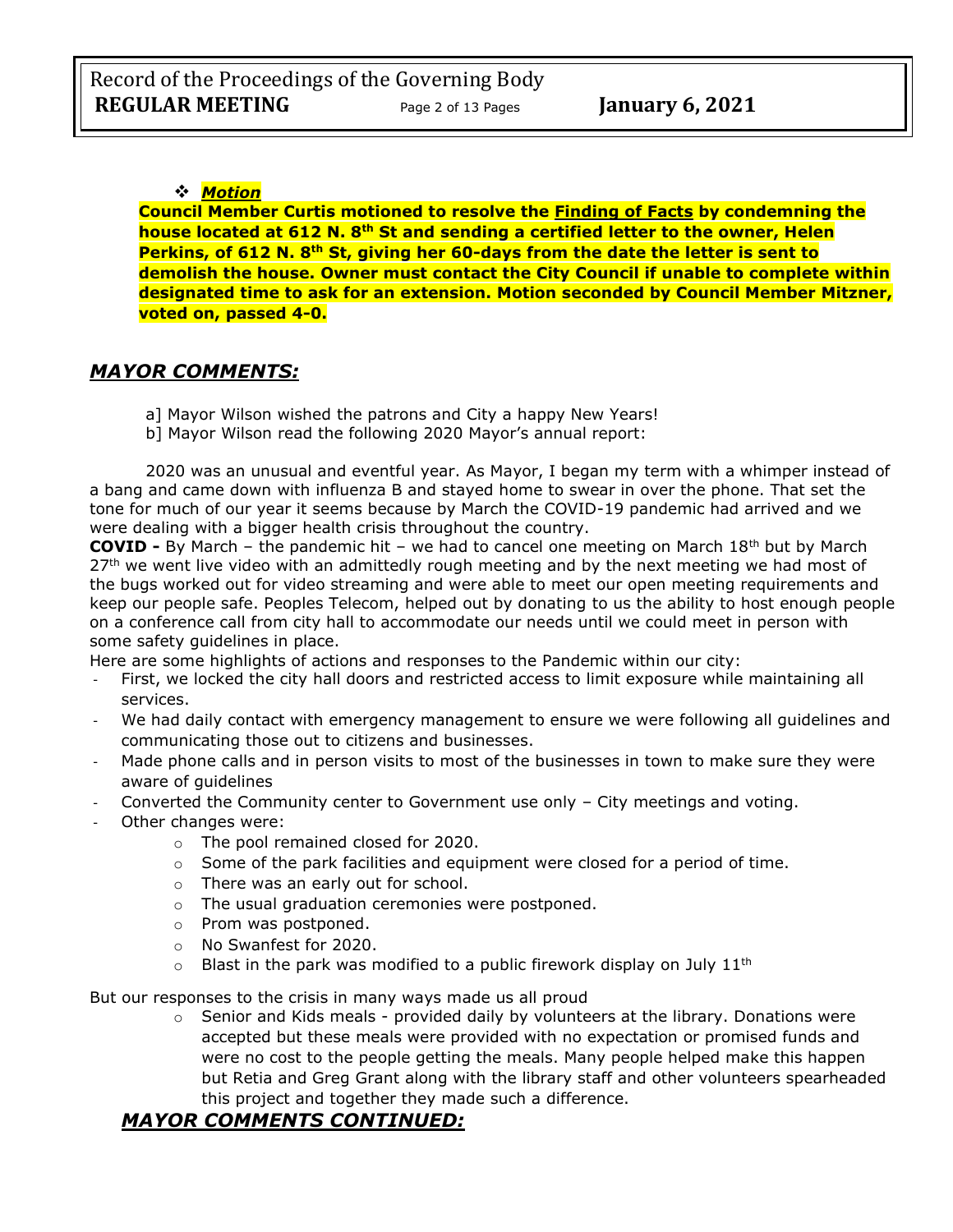Record of the Proceedings of the Governing Body **REGULAR MEETING** Page 3 of 13 Pages **January 6, 2021** 

- $\circ$  CDBG-CV GRANT \$20,000 The city applied for and received a grant that allowed us to help the library meal group and the La Cygne Food pantry recover a portion of the costs that they incurred during the crisis.
- o Our businesses and churches had to adapt also to changing situations and orders from the government and they did so with grace and ingenuity. And our citizens got creative with drive-by celebrations.
- $\circ$  By the year's end we had experienced and worked through a COVID-19 case in our city staff and kept our operations going throughout it all.

**Storm on May 4th** - On May 4th La Cygne was hit with major wind and hail which caused extensive damage to most structures in our city. Today, you will see new roofs all over town, many renovations, fresh paint and facelifts.

With all the challenges the city faced we still accomplished a lot this year.

### **A few changes instituted right away were:**

- Changed the City council meetings to.
	- o More work done in Committee to streamline council meetings.
	- o Written Officer Reports.
	- $\circ$  Purchase order requests no verbal requests for money without supporting documentation.
- Redesign of City Hall: historical pictures, counter, Mayors office area.

**Library expansion** – The City Council voted to help out by waiving the \$1,682.96 building permit fee for the \$1,637,957 addition to the library (the permit fee was based on \$50 for the first \$5000 and \$1 for every \$1000 thereafter).

**New Police Chief** - We hired a new police chief, Tina Fenoughty.

**Other personnel changes** and additions included:

- Katie Russell Clerk intern duties include: Social media, receptionist.
- Allison Fox Part time officer/codes.
- Craig Haley Part time officer.
- Keith Stoker Left the Council.
- Logan Smith Joined the Council.
- Jesse Merril Public works.
- Bruce Snyder Cemetery caretaker.

### **Some of the highlights of the city business this year.**

- Finishing the water project punch list and paying the bill.
	- o After action review of the water project.
- Leased land for a Verizon.
- KORA KOMA training for boards, council and city employees.
- New computers and upgraded system for city hall.
- Administrative policy for Professional Standards for board members.
- Training reimburse policy.
- Revised our purchasing policy.
- Revised the gas, sewer and water utility policies.
- Adopted a Nepotism policy.
- Trunk or Treat sponsored by the Chamber of Commerce.
- Christmas on Broadway sponsored by the Chamber of Commerce.
- Outdoor lighting contest sponsored by the La Cygne Community Park Board.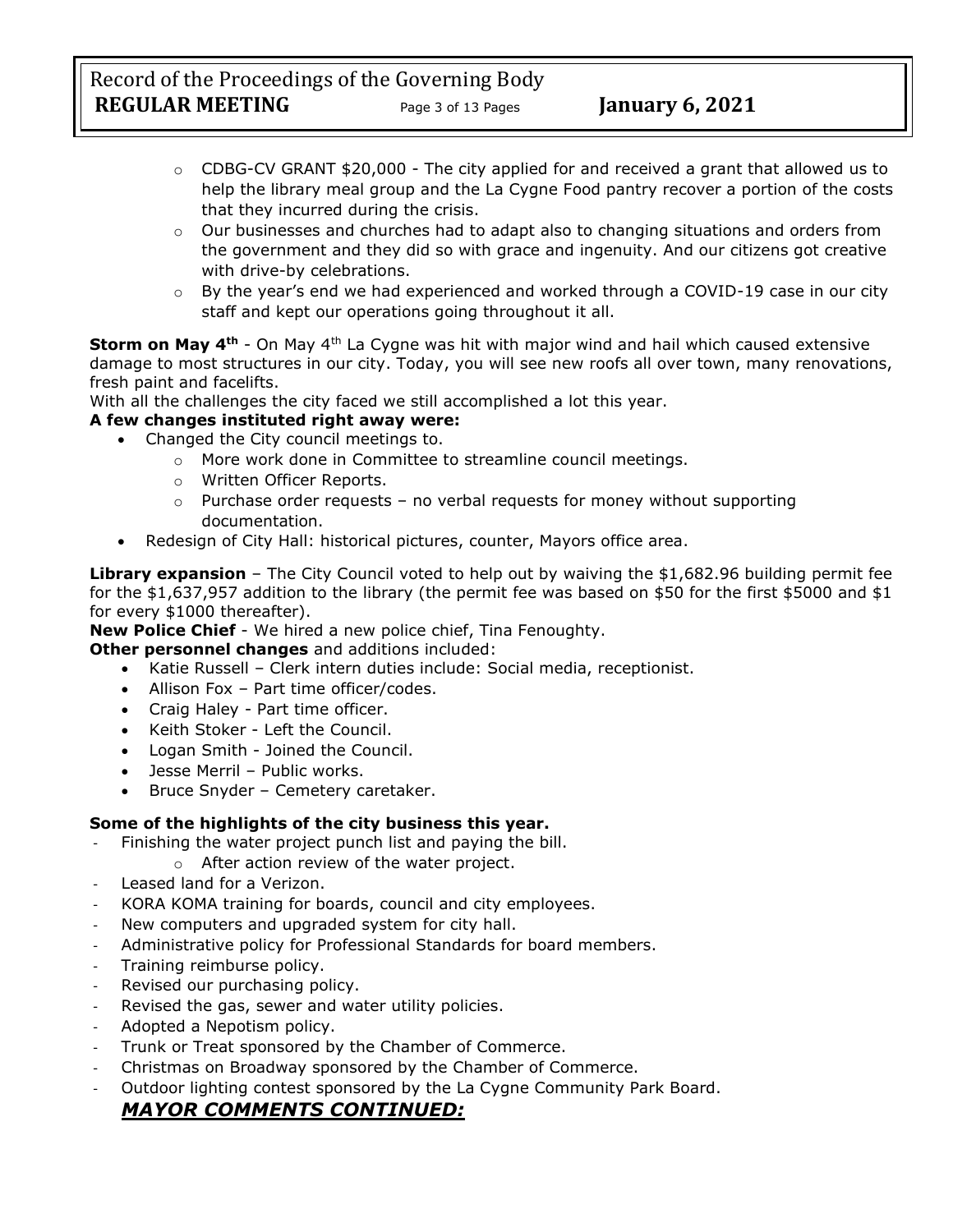- Two elections Primary in August and General in November
- 2020 Census
- Sewer line repair under the railroad tracks completed.
- Sold the city property that housed the old water tower to Beachner's Grain.

### Still underway are

- Revising Article 22 off street parking facilities/access points almost complete.
	- First steps of sewer rehabilitation.
		- o Preliminary design.
		- o Temporary/interim financing.
		- o Right-of-way and utility easements.
		- o Manhole survey.
- CCLIP project to widen the road at the intersection of Market and Industrial Parkway.
- Water purchase agreement with Linn Valley Lakes incomplete.
- Working on revising cemetery policy.

### **Public works**

- New t-shirts and clothing allowance program adopted in place of the unwanted uniforms of the past.
- Formed and implemented a maintenance program for all city equipment.
- Public works can now monitor the water plant during off hours from the cell phones.
- Added the trash compactor employee to public works list of employees.
- Water settling ponds project research.
- Addressing sewer pond issues.
- Coordinating with new business ventures for utility needs.
- CCLIP project utility concerns.

#### Big success was

- Codee Blanchett certified Class 2 water December Passed first attempt.
- Jeff Chaplain certified Wastewater 1 December Passed first attempt.

(Eliminating the need to contract out for a trained operator)

### **Fire Department**

- Fire department Christmas Sharing tree project.
- Hot dogs for Halloween in the park  $-15$ <sup>th</sup> year.
- New Fire Station project preliminary design.

### **Police and Court**

- Purchased animal traps and formed a policy regarding those traps.
- Animal control policy developed and ready for approval by council.
- Dog Days July 25<sup>th</sup>.
- New judge, Sheila Schultz and municipal court changes.
	- o Zoom court initiated starting January 2021.
- Two Grants submitted by Corporal Kurtis West, one awarded.
- Working on fee schedule and administration policies.

### **Public Building Commission**

Refinance the 2009 series pool revenue bond.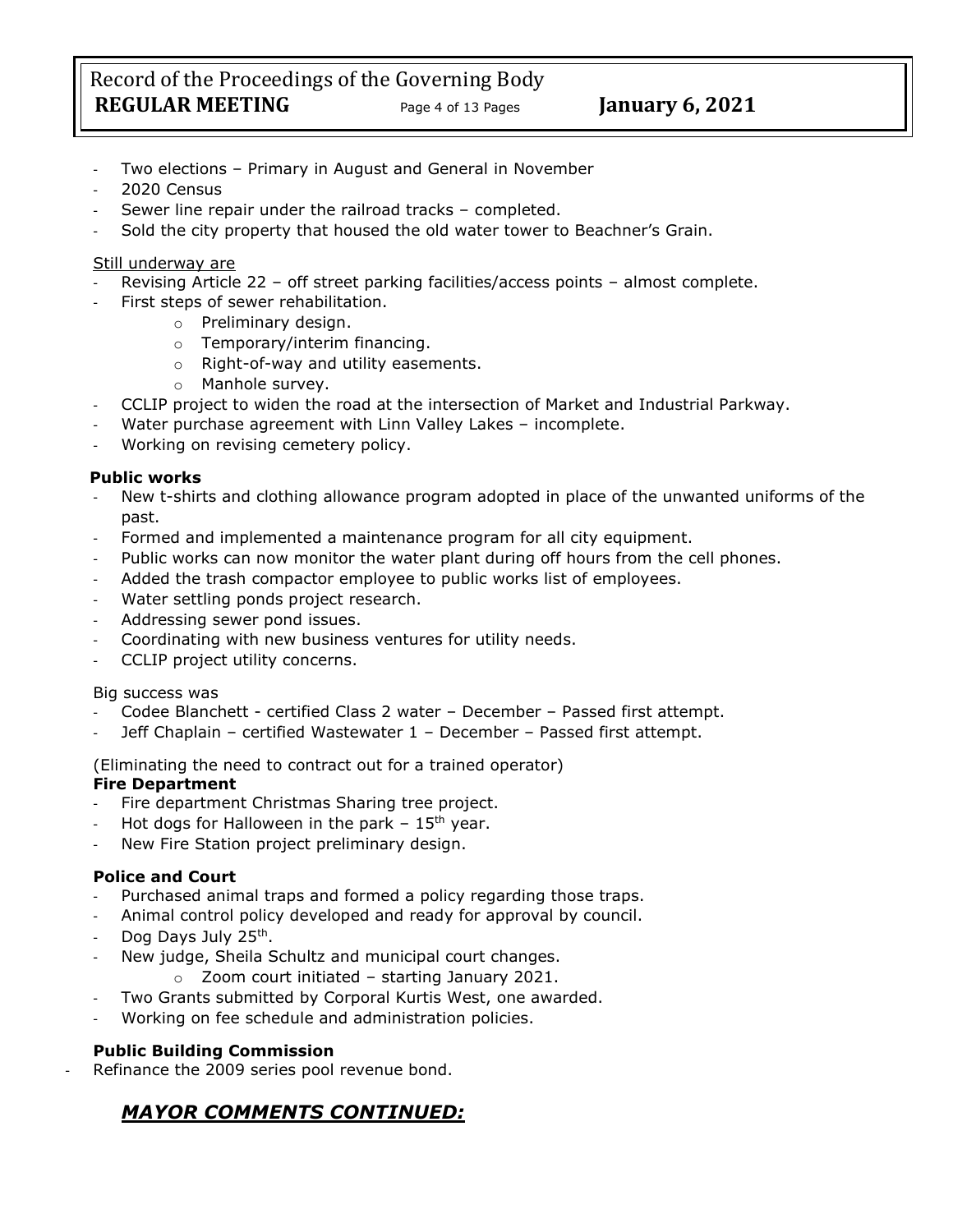Record of the Proceedings of the Governing Body **REGULAR MEETING** Page 5 of 13 Pages **January 6, 2021** 

- Public Building Commission to research the conditions of the Community Building and costs for repairs.
- Community Building survey dispersed to the community.

# **Boards**

# **Planning and Zoning:**

Personnel Changes:

- Appointed Devin Canada and Brendon O'Rielly.
- Terry Weitman resigned from the board.
- Allison Fox will replace Connie Gore and Tina Fenoughty as the city representative to this Commission.

Highlights of business conducted:

- Pie Pantry food trailer business developed and approved a conditional use permit.
- 417 W Grand St rezoned, conditional use permit in progress.
- 317 Walnut St application submitted for rezoning or other consideration to allow use.
- Manufactured home parks and RV articles being reviewed.
- Zoning Appeals Board appointed Chelsie Stainbrook, Randy Broyles, Shawn Hite, Ron Wier and Keith Stoker.

#### Future

- Article 18 and RV regulations.
- Tiny homes consider special zone to allow.
- Annexing possibilities.
- Condemnations.

#### **La Cygne Community Park Board**

- Swimming pool closed for 2020.
- Modified Blast in the Park to a special fireworks display for the public on July  $11^{th}$ .

Personnel changes:

- Appointed Linda Elder and Tony Stallings to the board, Beth Smith and Leslie Mitzner resigned from the board.
- Park maintenance operator Frances Campbell resigned and Jim Johnson was hired.

#### **Going into 2021**

- Storm water survey.
	- $\circ$  Identify areas of concern (if anyone sees water pooling after rains please contact Jodi and add it to our list).
- Sewer rehabilitation project.
- Annual meeting for boards and committees for recognition and training.
- Town Hall meetings.
- Street project planning.
- Water treatment settling ponds.

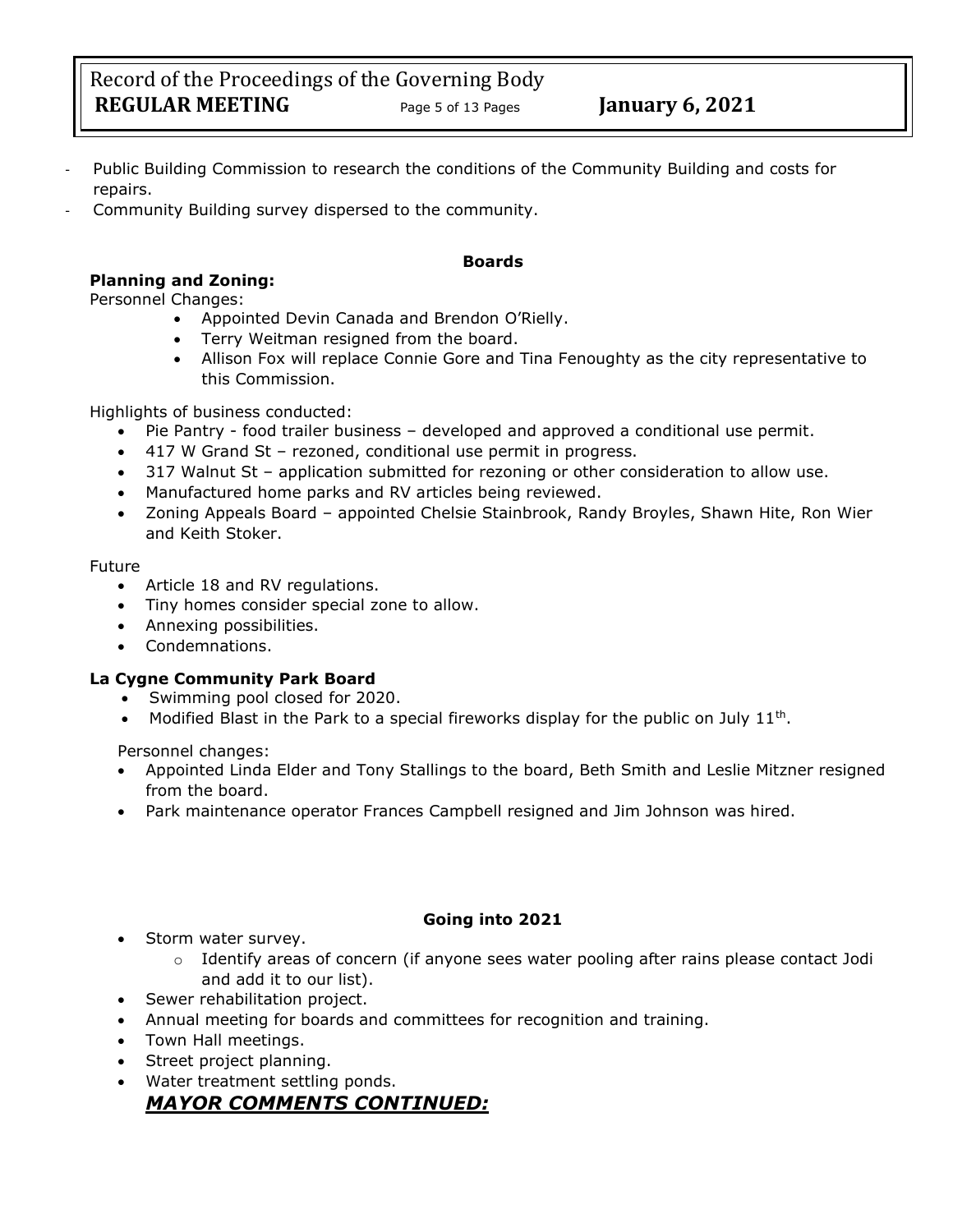Record of the Proceedings of the Governing Body **REGULAR MEETING** Page 6 of 13 Pages **January 6, 2021** 

- New firehouse station.
- Christmas street lighting project.
	- o Funding from franchise fee and from the Lincoln township.
	- o Electrician repairs of outlets on the poles.
	- o New decorations purchased for our market street poles.
	- o Storage for our Christmas décor, for parks, street and city hall.

# *NEW YEAR ORGANIZATION:*

a) Resolution  $#$  – Authority to Pay Payroll and Certain Bills Early

### ❖ *Motion*

**Council Member Capp motioned to approve Resolution No. 424 Authority to pay payroll and certain bills early for the fiscal year ending December 31, 2021. Motion seconded by Council Member Mitzner voted on, passed 4-0.**

b) Resolution #\_\_\_\_ – Waiver from Certain Accounting Procedures

### ❖ *Motion*

**Council Member Capp motioned to approve Resolution No. 425 a waiver from GAAPprescribed statements and general fixed assets accounting for the fiscal year ending December 31, 2021. Motion seconded by Council Member Mitzner voted on, passed 4- 0.**

# *CONSENT AGENDA:*

# ❖ *Motion to approve Consent Agenda:*

**Council Member Capp motioned to accept the Consent Agenda as presented.** Minutes of December16, 2020 City Council Meeting; Check Register: December 17 – December 31, 2020;

**Motion seconded by Council Member Curtis, voted on, passed 4-0.** 

*DISCUSSION FROM THE FLOOR:*

NONE

# *SPECIAL PROJECTS:*

*WATER PLANT SETTLING POND PROJECT* NONE

*SEWER REHABILITATION PROJECT* NONE *SPECIAL PROJECTS CONTINUED:*

*STREET PROJECT – KDOT CCLIP PROJECT AT KS HWY 152 AND INDUSTRIAL ROAD*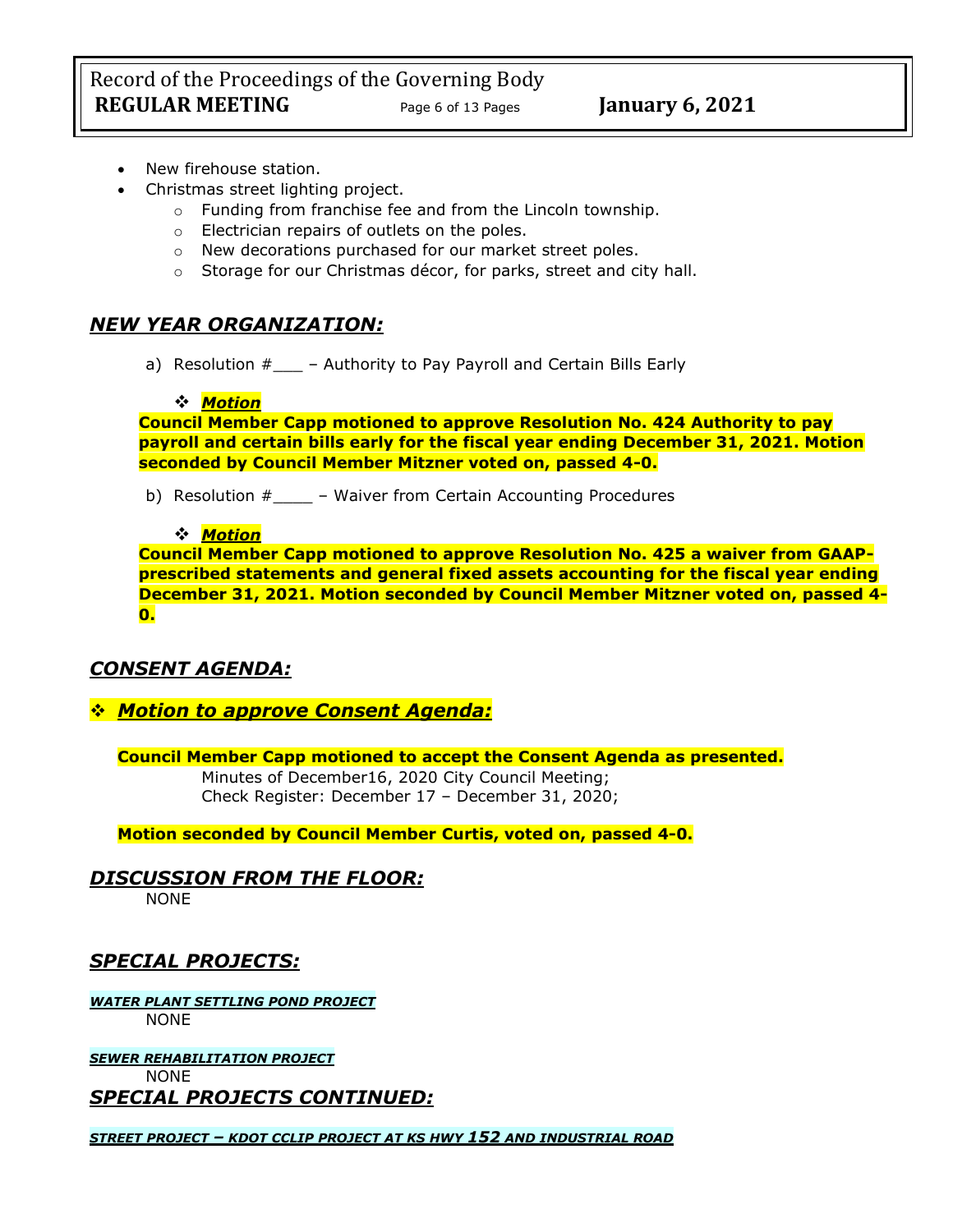Kansas Department of Transportation revised the bid letting date to 6/2020 due to plan production.

# *REPORTS OF CITY OFFICERS:*

#### **CITY ATTORNEY –BURTON HARDING**

City Attorney Harding was not present but submitted the following written report:

Between Christmas and New Years it has been relatively slow. Since the last Council Meeting my work has primarily consisted of continuing to work with Jodi and Mayor Wilson on the parking lot and street issues and working with our police department and the Sheriff's Department.

Recently the Sheriff sent out a memo stating that they were at capacity and that the jail would not be accepting any new prisoners unless it was a violent felony or a mandatory misdemeanor arrest. I have approached the Sheriff to see if any compromise could be reached to assist the City while waiting for space to open up, as well as researching and reaching out to other jails to see if we can solve the problem ourselves by taking prisoners to Miami County, for example. It is my opinion that we can take our prisoners to another jail if Linn County is not accepting them which should solve our problem in the short term, should the need arise. Police Chief Fenoughty and I have discussed this and are on the same page. As recently as yesterday the Sheriff sent out a new email saying that they had 2 bed spaces available and wanted to use them very sparingly so it may not even come up.

Finally, a question was raised about property taxes potentially owed by Verizon Wireless for the site they are leasing for the tower and it is something still being looked into.

#### **CHIEF OF POLICE/CODES OFFICER**

**14 Traffic Stops Conducted**

**Citations issued since last meeting**

Speed in School Zone 2 11eqal Tag 1

### **Calls for Service / Reports – 12/15/20 thru 1/5/21**

Animal Complaint – 4 911 Open Line - 1 Theft – 1 Juvenile Incident – 1 Check Welfare – 1 Traffic Hazard– 1 Suspicious Activity –  $1$  Criminal Threat – 1 Sexual Assault - 1 Suicidal Subject - 2 Criminal Damage - 1

Vehicle Lockout – 1 Civil Matter / Child Custody Standby – 3 Elder Abuse – 1 Citizen Assist CFS / contact - 6 Follow  $Up - 8$  Assist Outside Agency – 2

#### **CHIEF OF POLICE/CODES OFFICER**

#### **Codes Enforcement**

The following letters have been sent: **Multiple Violations are being prepared to be sent.**

#### **Animal Control**

At the request of the City Clerk holding animal discussion / ordinance until 1/20/21 meeting. *REPORTS OF CITY OFFICERS CONTINUED:*

**CHIEF OF POLICE/CODES OFFICER VIN Inspections-** 2 completed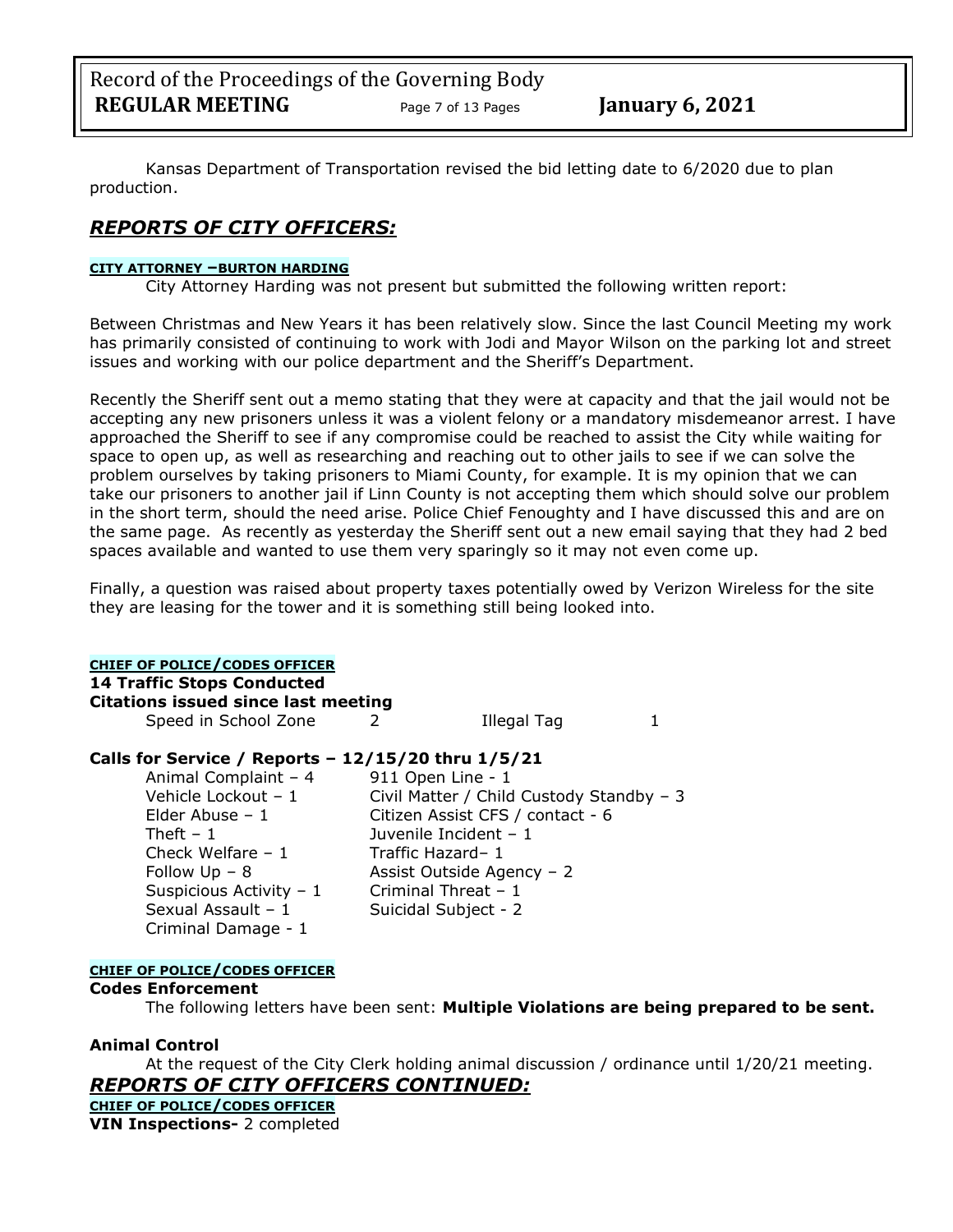#### **New Business**

01/07/21 will be first Municipal Court with Judge Schultz via Zoom. Field Training Officer Manual  $-1<sup>st</sup>$  draft has been completed.

#### **Accrued Overtime for Department**: Accrued overtime for last pay period = 0

Council Member Mitzner asked for clarification about contract service agreements and cost for farming out prisoners. Police Chief Fenoughty acknowledged a contract agreement would be necessary if we took them directly to a jail in another district. If the process occurs in connection with Linn County jail then we do not need a contract for services.

#### **PUBLIC WORKS DEPARTMENT – PUBLIC WORKS SUPERINTENDENT (PWS) DAN NASALROAD**

Report from 12/17/2020 to 1/6/2021

#### **Committee Discussions**

#### **Water and Gas:**

- Should be seeing a preliminary draft of plans for the pre-sediment pos in the next few weeks.
- Codee Blanchett passed his Class II water certification.

#### **Sewer:**

- New lift station pump shipped on the  $5<sup>th</sup>$  and hope to have it here and installed next week. Rebuild parts for the other pump are still on order and no ship date known.
- Still waiting on an estimate for the check valves at the park lift station.
- Alley behind downtown sewer was plugged, Reddi Rooter had to come down twice to jet the line and pump out the mud and gravel. The mud and gravel appear to be entering the system from the car wash.
- Jeff passed his Class 1 sewer certification.
- Met with Mark Frashier from Frashier Construction on the Rivers lodge and Hunt Club (417 Grand Ave) and reviewed the following sewer concerns:
	- a. Chief Fenoughty has requested final stamped plans showing the buildings and calculations for flow.
	- b. PWS Nasalroad confirmed we can't supply a sewer main do the degree of upslope from the property to our existing main.
	- c. City will not be responsible for the cost to the owner to connect to our system.
	- d. Reviewed options of a holding tank and then lifting it to our system at a reasonable rate or to have them install a holding tank which would be pumped and hauled off by an outside service.
	- e. Easement costs (?)

# *EXECUTIVE SESSION:*

#### ❖ *Motion*

**Council Member Capp motioned to go in to executive session for 5 minutes for nonelected personnel matter for employee performance review and will return to the Council table at 6:45pm. Motion seconded by Council Member Curtis voted on, passed 4-0. 6:40pm** 

### *REPORTS OF CITY OFFICERS CONTINUED:*

**PUBLIC WORKS DEPARTMENT – PUBLIC WORKS SUPERINTENDENT (PWS) DAN NASALROAD**

Others in attendance included, but not limited to: PWS Nasalroad and CC Wade.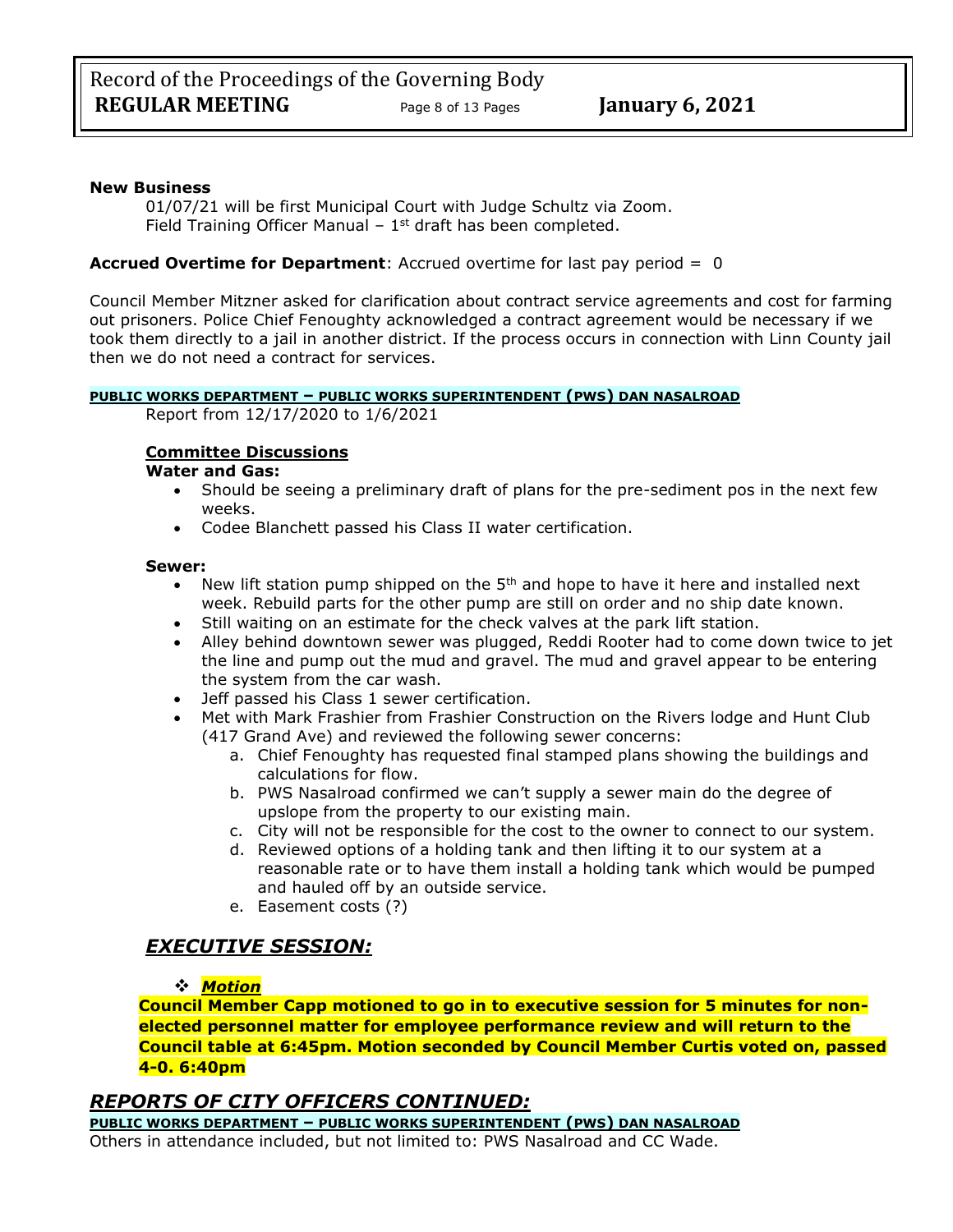# *OPEN SESSION RESUMED AT 6:45pm:*

#### ❖ *Motion*

**Council Member Capp motioned to approve a \$1.00 pay increase for Jeff Chaplin for completing the Wastewater I certification effective as of the first payroll of the year. Motion seconded by Council Member Mitzner voted on, passed 4-0.**

#### ❖ *Motion*

**Council Member Capp motioned to approve a \$2.00 pay increase for Codee Blanchett for completing the Water Class II certification effective as of the first payroll of the year. Motion seconded by Council Member Mitzner voted on, passed 4-0.**

#### **FIRE DEPARTMENT – FIRE CHIEF DAN NASALROAD –**

- Had a meeting with the Rick Zingre on the new fire station to go over our wants and needs. He is working on a preliminary plan. Got a preliminary site plan for our review.
- Thanks to all who helped and supported the sharing tree project. Helped 65 kids or 25 families located in La Cygne and Linn Valley.

#### **CITY CLERK – JODI WADE**

Report from 12/16/2020 – 1/6/2021

#### **City Clerk**

- Completed the Year-End roll in gWorks financial program
- Researched Gas pipeline and rates
- Revised Article 22 draft
- Worked with Advantage Computer to resolve computer problems
- Completed the Temporary notes for the Design services for the sewer rehabilitation project.
- Contacted financial analyst to review utility rates
- Researched Copier replacement and color printer replacement
- Researched highway maintenance agreement

#### **Office Assistant**

- Set-up Zoom Meeting for Court
- Completed Payroll year-end
- Prepared files and binders for 2021 year.
- Started preparing Auditor report file for Accounts Payable
- Removed records from the Vault that need to be destroyed.
- Boxed up 2020 Payroll and Accounts Payable

#### **Treasurer/Utility Clerk/Court Clerk**

• Set up City Hall for Zoom Court

# *REPORTS OF CITY OFFICERS CONTINUED:*

#### **CITY CLERK – JODI WADE**

• Completed Gas, Sewer and Water Monthly reports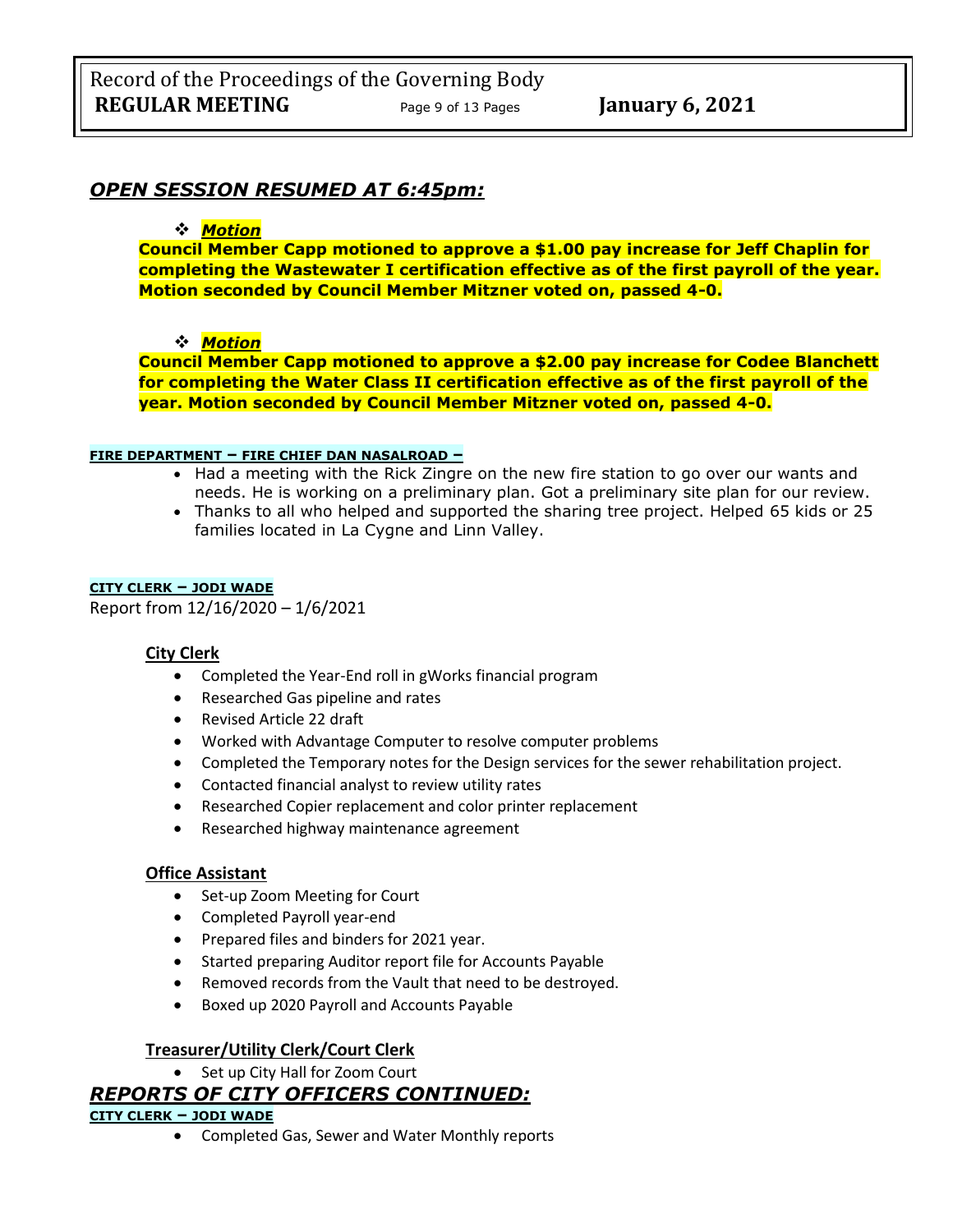Record of the Proceedings of the Governing Body **REGULAR MEETING** Page <sup>10</sup> of 13 Pages **January 6, 2021**

- Prepped Court forms for virtual court
- Completed Year-end procedures for Utility and Court
- Worked with g-Works technicians to resolve account issues
- Planning & Zoning research and training new Codes Officer

### **Codes Officer/Planning & Zoning**

- Prepared presentation for 612 N. 8<sup>th</sup> Street Condemnation and researched tax assessment.
- Researched regulations and codes for Manufacture/Processing facility.
- Researching Tiny home subdivisions
- Handled a couple of Building Permit applications and Lot Split requests
- Reviewed preliminary plans for 417 Grand Avenue (Event Venue) and submitted Building
- Patrolled the town for nuisance and codes issues

### **Meetings/Trainings Attended virtually**:

- League of Municipality Weekly Conference Call
- Linn County Economic Development meeting

Overtime Hours for City Hall for the last pay period: None

### *COUNCIL COMMITTEE REPORTS:*

#### *WATER & GAS -*

Mayor Wilson asked the Gas Committee to set up a meeting with City Clerk Wade to review some Gas Utility information. Council Member Curtis is available any day after 4pm.

#### *STREET –NONE*

- (Postponed until Fall 2021) RFP for Stormwater Master Planning.
- (In Committee review) La Cygne Library parking area drainage.

#### *SEWER-NONE*

#### *PARK-NONE*

*CEMETERY –*

• (Postponed until January 2021) Chapter XI. Public property, Article 1. Cemetery regulations.

#### *PUBLIC SAFETY –*

• Animal Control regulation draft being revised and presented at the January 20, 2021 meeting.

#### *COMMUNITY BUILDING-*

• Mayor Wilson reminded the Council the Community building had been closed for rental in order for Government business to be conducted in the facility until December 31, 2020. Discussion was held regarding the continued spikes with COVID-19. At this time the Community Building

# *COUNCIL COMMITTEE REPORTS CONTINUED:*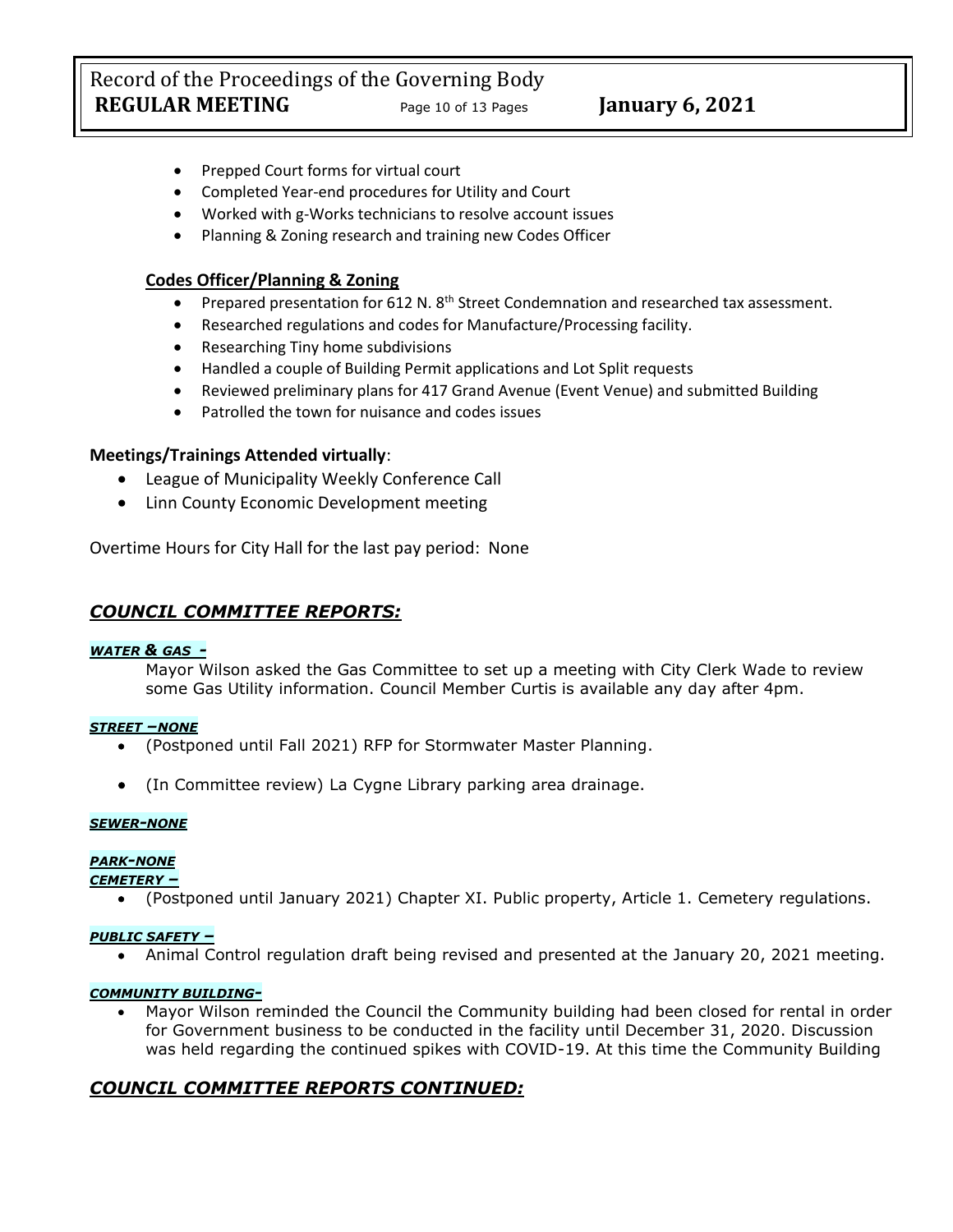Record of the Proceedings of the Governing Body **REGULAR MEETING** Page <sup>11</sup> of 13 Pages **January 6, 2021**

will remain closed for rental and used for Government business. Availability for opening will be reviewed at the first meeting of each month.

#### *EMPLOYEE RELATIONS & TRAINING –*

- (Postponed until Spring 2021) -Ethics/Public Service Training.
- KORA regulations regarding emails, phone numbers and applications. CC Wade reviewed exception No. 4 and exception No. 49 from the League of Municipality Kansas Open Record Manual. Per exception No. 4, for employees and applicants the only open record are names, positions, salaries or actual compensation employment contracts, lengths of service of officers and employees of public agencies. Per exception No. 49 an individuals' e-mail address, cell phone number and other contact information which has been given to the public agency for the purpose of public agency notifications or communications which are widely disbursed such as newsletters, agendas, emergency notifications and that type of thing will not be shared outside of city hall.

# *SPECIAL COMMITTEE REPORTS:*

*EMERGENCY MANAGEMENT -NONE SWANFEST COMMITTEE -NONE LA CYGNE COMMUNITY PARK BOARD –NONE PLANNING & ZONING COMMISSION (PZC) -NONE*

# *UNFINISHED BUSINESS:*

#### **DRAFT REVISION OF ARTICLE 22, SECTION 22-3. DRAFT DEFINITIONS. DRAFT APPLICATION. DRAFT PERMIT**

Mayor Wilson reviewed section 22-201 with the Council. She requested to remove the wording which created "grandfathering" for businesses to not be required to make the necessary changes unless the business is sold or changes use. Mayor Wilson explained her concern with adding grandfathering clauses to articles because it defeats the purpose for creating the changes. Mayor Wilson stated the Council needs to approve the Article and upon approval reach out to the constituents to advise them of the changes and consider options for completion of those changes. Mayor Wilson asked each Council Member to address their concerns with the current draft of the Article. Council Member Capp inquired about the penalty if the business owner does not meet the requirements in the article. Mayor Wilson reviewed section 22-402 Penalty with the Council. She indicated the process would be the same as it is for a nuisance in our city. The Codes officer would address the owner and give written notice for the repair to be completed within (10) days of notification. If the owner does not complete the repair, the City will repair and assess the cost against the owner. If the owner does not pay the invoice within 30 days it will be added to the property tax as a special assessment. Council Member Curtis expressed his concern of creating additional cost to business owners and a concern with asking business owners to repair their part when the city hasn't met their responsibility to repair the streets. Mayor Wilson indicated the City is planning to repair and improve the streets and part of that process is making sure the Articles are up to date in order to protect the investments made with taxpayers' dollars. The purpose of ordinances is to make sure our infrastructure is safe and structured properly. Council Member Mitzner was satisfied with the Article and felt it would help make the flow of traffic safer and minimize the destruction to the street edge. Council Member Mitzner indicated it would minimize the responsibility of the business owner by

#### *UNFINISHED BUSINESS CONTINUED:* **DRAFT REVISION OF ARTICLE 22, SECTION 22-3. DRAFT DEFINITIONS. DRAFT APPLICATION. DRAFT PERMIT**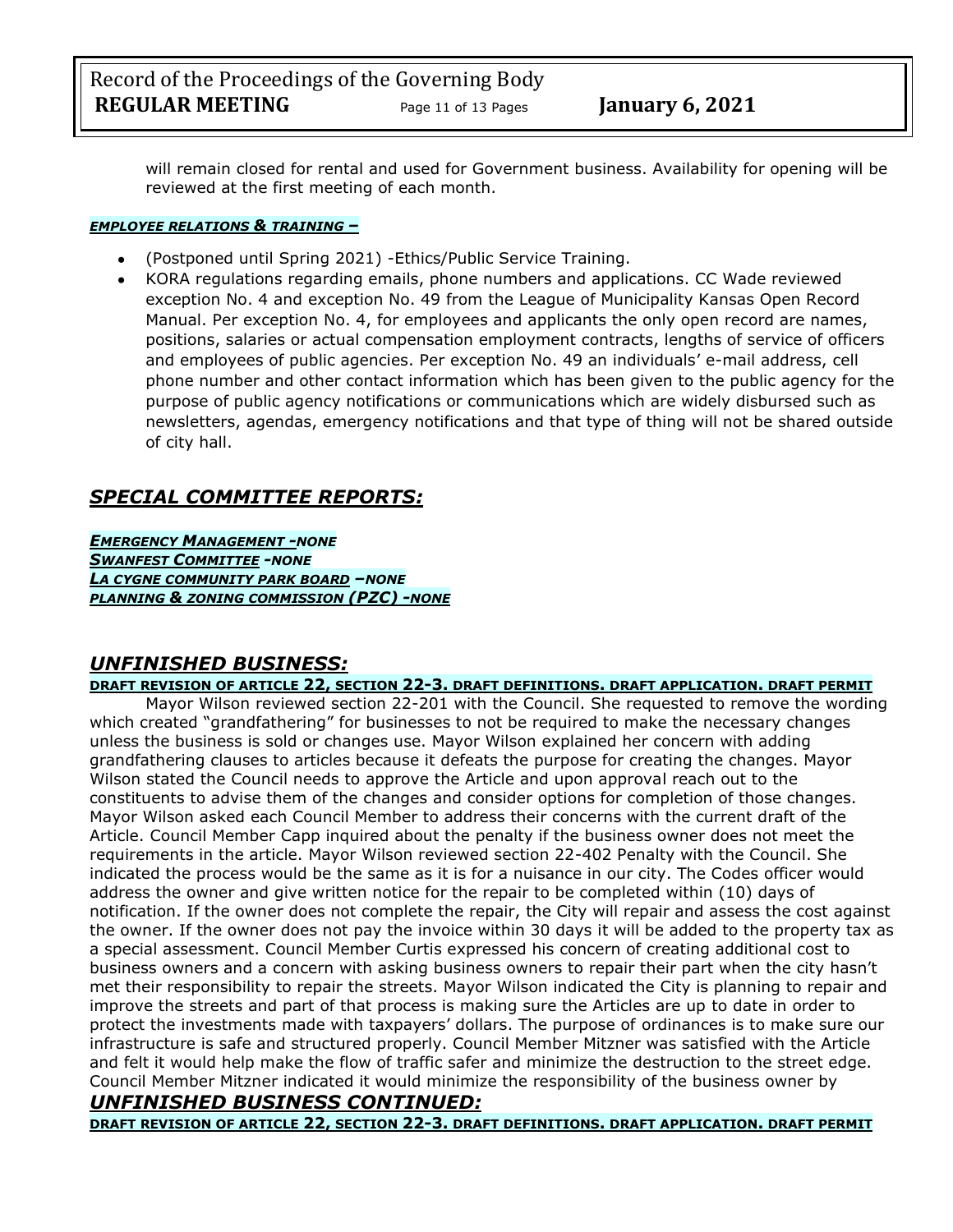Record of the Proceedings of the Governing Body **REGULAR MEETING** Page 12 of 13 Pages **January 6, 2021** 

defining the driveway in which they are responsible for the maintenance to the street edge vs. them having to be responsible for the entire length of their property over to the paved street edge. Council Member Thies and Capp had no further comments regarding the draft. CC Wade stated the Council can approve Article 22 and upon approval has the authority by motion to define the procedure and timeline for constituents to meet the requirements of Article 22. Mayor Wilson again stated the importance to have written policy which is clear and defined and reminded the Council this journey to redraft Article 22 began because the policy was not clearly defined.

Mayor Wilson asked CC Wade to put the draft in Ordinance form for the January 20, 2021 meeting.

# *NEW BUSINESS:*

NONE

# *EXECUTIVE SESSION:*

#### ❖ *Motion*

**Council Member Capp motioned to go in to executive session for 30 minutes following a 5-minute break for review of financial affairs pertaining to trade secrets and will return to the Council table at 7:55pm. Motion seconded by Council Member Mitzner voted on, passed 4-0. 7:20pm** 

Others in attendance included, but not limited to: PWS Nasalroad, CC Wade, Codes Officer Tina Fenoughty, Codes Officer Intern Allison Fox and City Attorney Burton Harding via speaker phone if necessary.

### *OPEN SESSION RESUMED AT 7:55pm:*

### **OTHER BUSINESS:**

NONE

**NOTES AND COMMUNICATIONS TO COUNCIL:** NONE

### *ADJOURNMENT:*

### ❖ *Motion*

**Council Member Mitzner moved to adjourn the meeting. Motion seconded by Council Member Thies, voted on, passed 4-0. Time 7:57pm.**